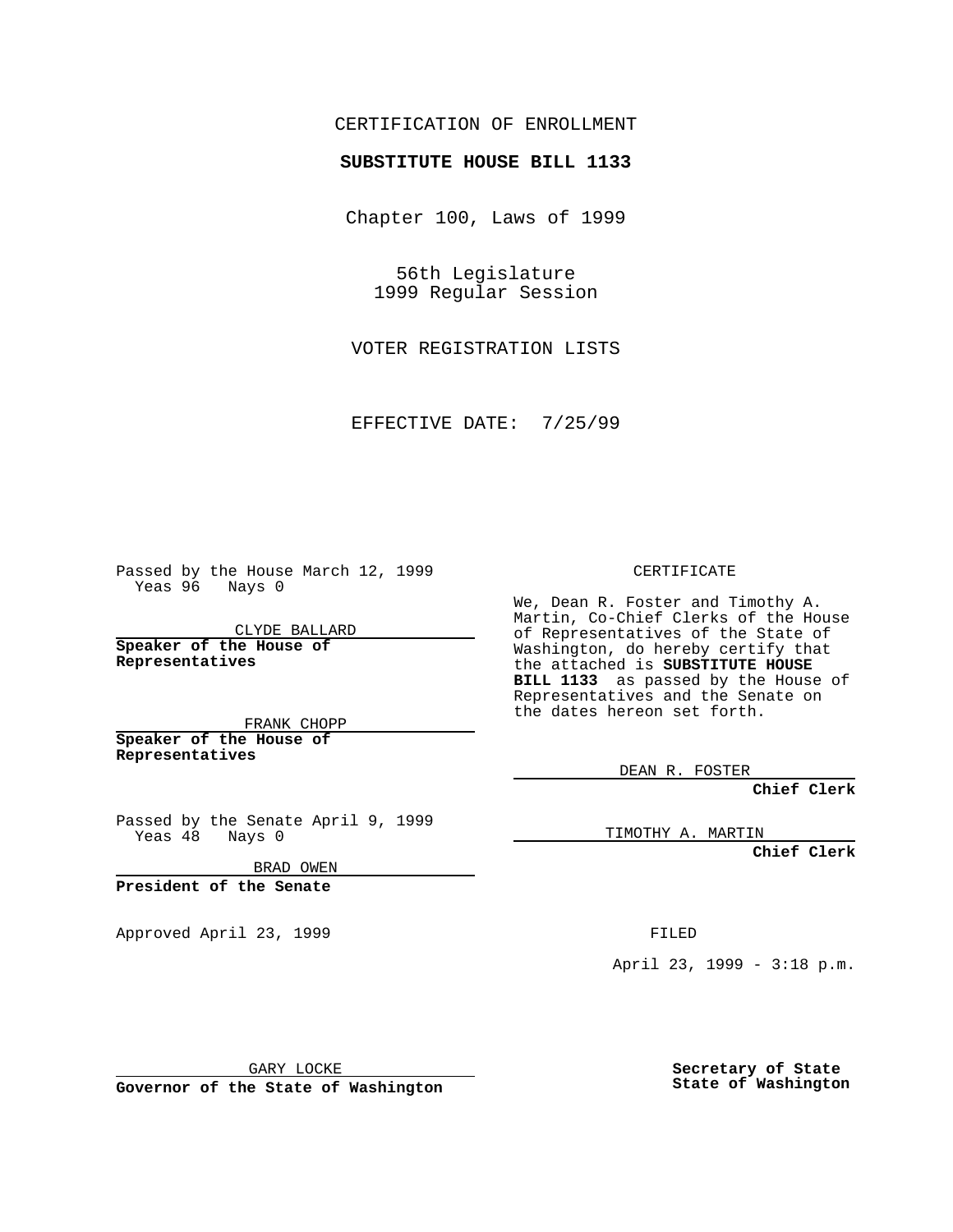## **SUBSTITUTE HOUSE BILL 1133** \_\_\_\_\_\_\_\_\_\_\_\_\_\_\_\_\_\_\_\_\_\_\_\_\_\_\_\_\_\_\_\_\_\_\_\_\_\_\_\_\_\_\_\_\_\_\_

\_\_\_\_\_\_\_\_\_\_\_\_\_\_\_\_\_\_\_\_\_\_\_\_\_\_\_\_\_\_\_\_\_\_\_\_\_\_\_\_\_\_\_\_\_\_\_

Passed Legislature - 1999 Regular Session

## **State of Washington 56th Legislature 1999 Regular Session**

**By** House Committee on State Government (originally sponsored by Representatives Bush, Ogden, Talcott, Buck, D. Schmidt, DeBolt, McDonald, Sump, Parlette, Lambert, Clements, Romero, Cairnes, Quall, G. Chandler, H. Sommers, Mielke, Koster, O'Brien, Sullivan, Thomas, Barlean, Campbell, Dunn, Mulliken, Alexander and Esser)

Read first time 02/19/1999.

1 AN ACT Relating to periodically maintaining voter registration 2 lists; amending RCW 29.10.090, 29.10.180, and 29.10.040; and adding new 3 sections to chapter 29.10 RCW.

4 BE IT ENACTED BY THE LEGISLATURE OF THE STATE OF WASHINGTON:

5 **Sec. 1.** RCW 29.10.090 and 1994 c 57 s 41 are each amended to read 6 as follows:

 ((The local registrar of vital statistics in cities of the first class shall submit monthly to the county auditor a list of the names and addresses, if known, of all persons over eighteen years of age who 10 have  $\text{died.}$ ))

 In addition to case-by-case maintenance under RCW 29.10.071 and 29.10.075 and the general program of maintenance of voter registration lists under RCW 29.10.180, deceased voters will be canceled from voter 14 registration lists as follows:

15 (1) Every month, the registrar of vital statistics of the state 16 shall prepare a separate list of persons who resided in each county, 17 for whom a death certificate was transmitted to the registrar and was

18 not included on a previous list, and shall supply ((such monthly lists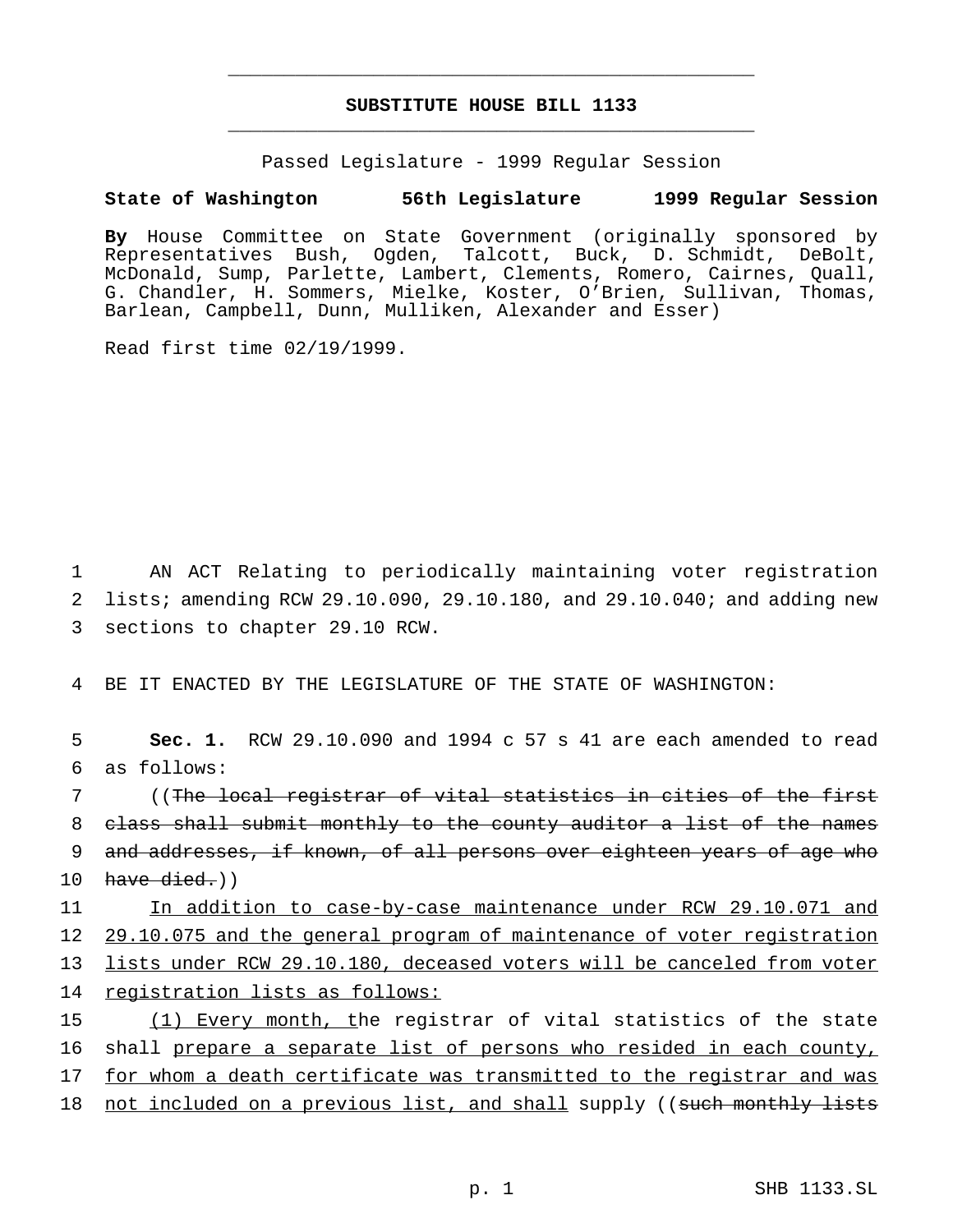1 for each county of the state, exclusive of cities of the first class,))

2 the appropriate list to ((the)) each county auditor ((thereof)).

3 ((The)) <u>A</u> county ((auditors)) auditor shall compare ((such lists)) 4 this list with the registration records and cancel the registrations of deceased voters within at least forty-five days before the next primary or election held in the county after the auditor receives the list.

7 (2) In addition, the county auditor may also use newspaper obituary articles as a source of information in order to cancel a voter's registration. The auditor must verify the identity of the voter by matching the voter's date of birth or an address. The auditor shall record the date and source of the obituary in the cancellation records. 12 (3) In addition ((to the above manner of canceling registration 13 records of deceased voters)), any registered voter may sign a statement, subject to the penalties of perjury, to the effect that to his or her personal knowledge or belief another registered voter is deceased. This statement may be filed with the county auditor. Upon the receipt of such signed statement, the county auditor shall cancel the registration records concerned and so notify the secretary of state. Upon receipt of such notice, the secretary of state shall in turn cancel his or her copy of said registration record.

 The secretary of state as chief elections officer shall cause such form to be designed to carry out the provisions of this section. The county auditors shall have such forms available for public use. Further, each such public officer having jurisdiction of an election shall make available a reasonable supply of such forms for the use of the precinct election officers at each polling place on the day of an election.

 **Sec. 2.** RCW 29.10.180 and 1994 c 57 s 44 are each amended to read as follows:

 In addition to the case-by-case maintenance required under RCW 29.10.071 and 29.10.075 and the canceling of registrations under RCW 32 29.10.090, the county auditor shall establish a general program of 33 voter registration list maintenance. This program must be a thorough 34 review that is applied uniformly throughout the county and must be nondiscriminatory in its application. Any program established must be 36 completed at least once every two years and not later than ninety days before the date of a primary or general election for federal office.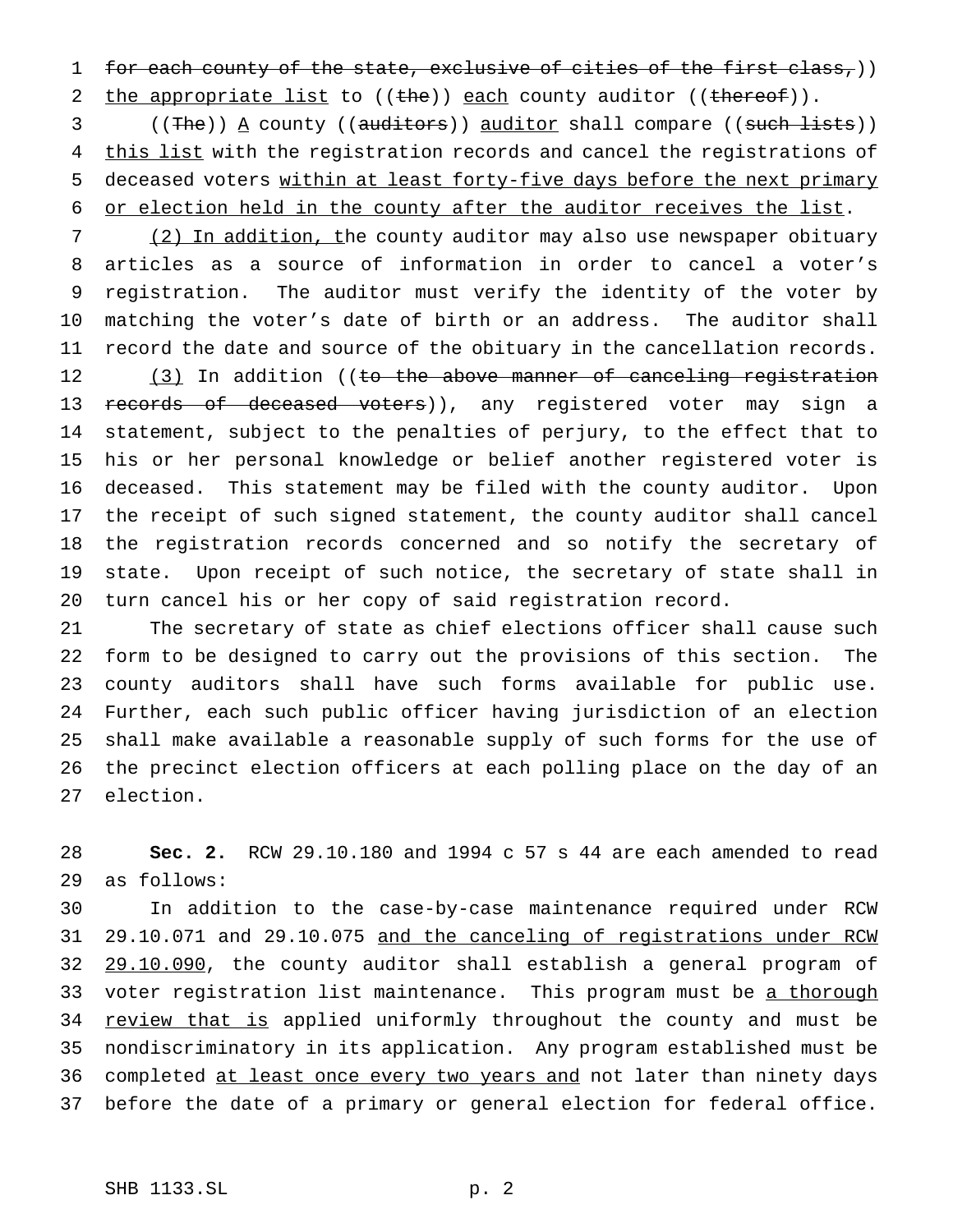The county may fulfill its obligations under this section in one of the following ways:

 (1) The county auditor may enter into one or more contracts with the United States postal service, or its licensee, which permit the auditor to use postal service change-of-address information. If the auditor receives change of address information from the United States postal service that indicates that a voter has changed his or her residence address within the county, the auditor shall transfer the 9 registration of that voter and send ((an acknowledgment)) a 10 confirmation notice informing the voter of the transfer to the new address. If the auditor receives postal change of address information indicating that the voter has moved out of the county, the auditor 13 shall send a confirmation notice to the voter( $\sqrt{2}$ , send the voter a 14 registration-by-mail form at the voter's new address,)) and advise the voter of the need to reregister in the new county. The auditor shall place the voter's registration on inactive status;

17 (2) A direct, nonforwardable, nonprofit or first-class((<del>, return if</del> 18 undeliverable, address correction requested,)) mailing to every 19 registered voter within the county bearing the postal endorsement 20 "Return Service Requested." If address correction information for a voter is received by the county auditor after this mailing, the auditor shall place that voter on inactive status and shall send to the voter a confirmation notice;

(3) Any other method approved by the secretary of state.

 **Sec. 3.** RCW 29.10.040 and 1994 c 57 s 36 are each amended to read as follows:

 A registered voter who changes his or her residence from one county 28 to another county, shall be required to register anew. ((Before 29 registering anew,)) The voter shall sign an authorization to cancel his 30 or her present registration. ((The authorization shall be on a form 31 prescribed by the secretary of state by rule. The))  $\underline{An}$  authorization 32 ((shall)) to cancel a voter's registration must be forwarded promptly to the county auditor of the county in which the voter was previously registered. The county auditor of the county where the previous registration was made shall cancel the registration of the voter if it appears that the signatures in the registration record and on the cancellation authorization form were made by the same person.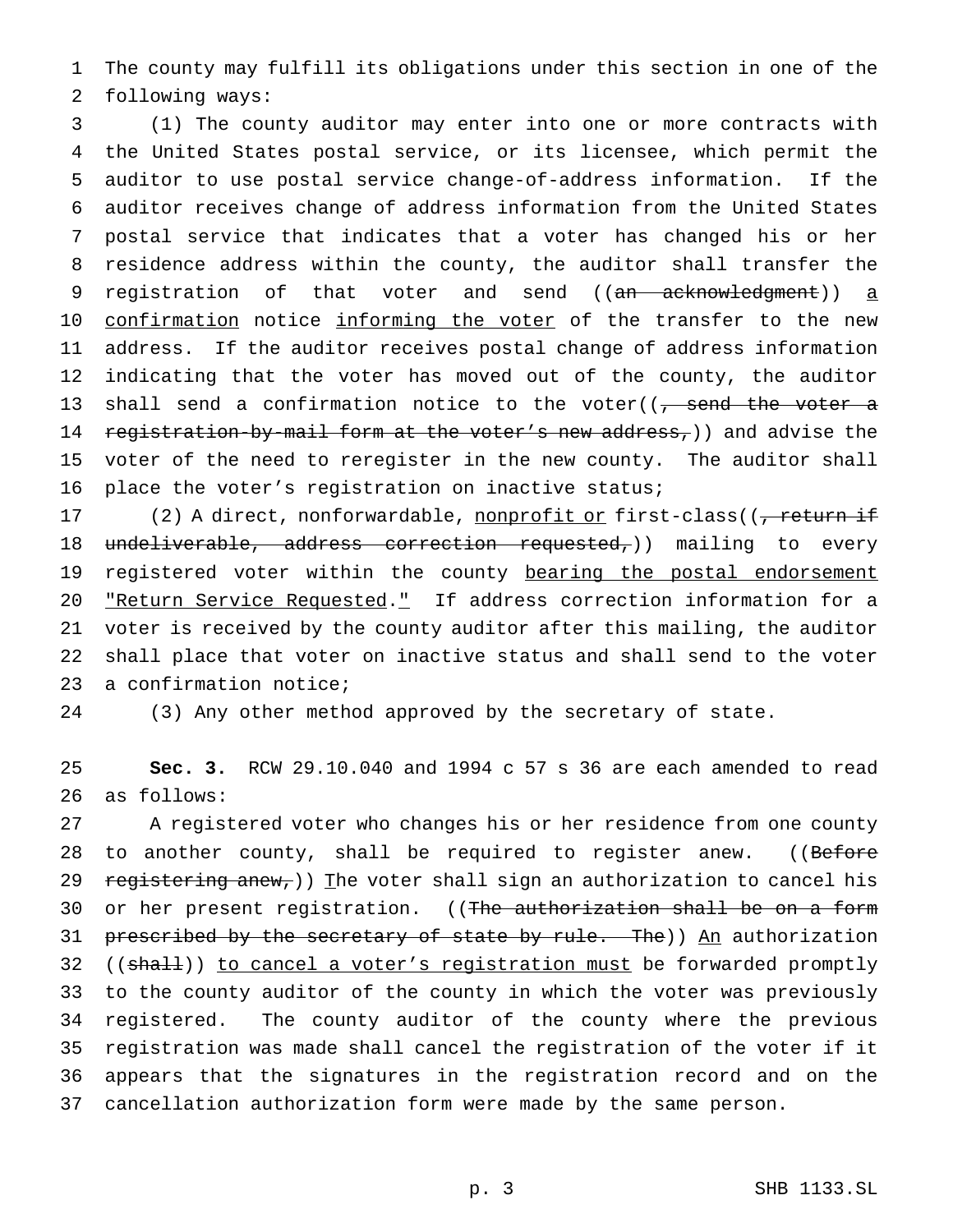NEW SECTION. **Sec. 4.** A new section is added to chapter 29.10 RCW to read as follows:

 In addition to the case-by-case cancellation procedure required in RCW 29.10.040, the county auditor, in conjunction with the office of the secretary of state, shall participate in an annual list maintenance program designed to detect persons registered in more than one county. This program must be applied uniformly throughout the county and must be nondiscriminatory in its application. The program must be completed not later than thirty days before the date of a primary or general election.

 The office of the secretary of state shall cause to be created a list of registered voters with the same date of birth and similar names who appear on two or more county lists of registered voters. The office of the secretary of state shall forward this list to each county auditor so that they may properly cancel the previous registration of voters who have subsequently registered in a different county. The county auditor of the county where the previous registration was made shall cancel the registration of the voter if it appears that the signatures in the registration and the signature provided to the new county on the voter's new registration were made by the same person. The office of the secretary of state shall adopt rules to facilitate this process.

 NEW SECTION. **Sec. 5.** A new section is added to chapter 29.10 RCW to read as follows:

 The secretary of state shall create a standard electronic file format (state transfer form) to be used for the transfer of voter registration information between county auditors and the office of the secretary of state. The format must be prescribed by rule and contain at least the following information: Voter name, address, date of birth, date of registration, mailing address, legislative and congressional district, and digitized signature image. Each county shall program its voter registration system to convert this data from the county's storage format into the state transfer format. Every county shall complete this work by January 1, 2000. Each county may bill reasonable programming costs incurred by it to the office of the secretary of state by June 1, 2000.